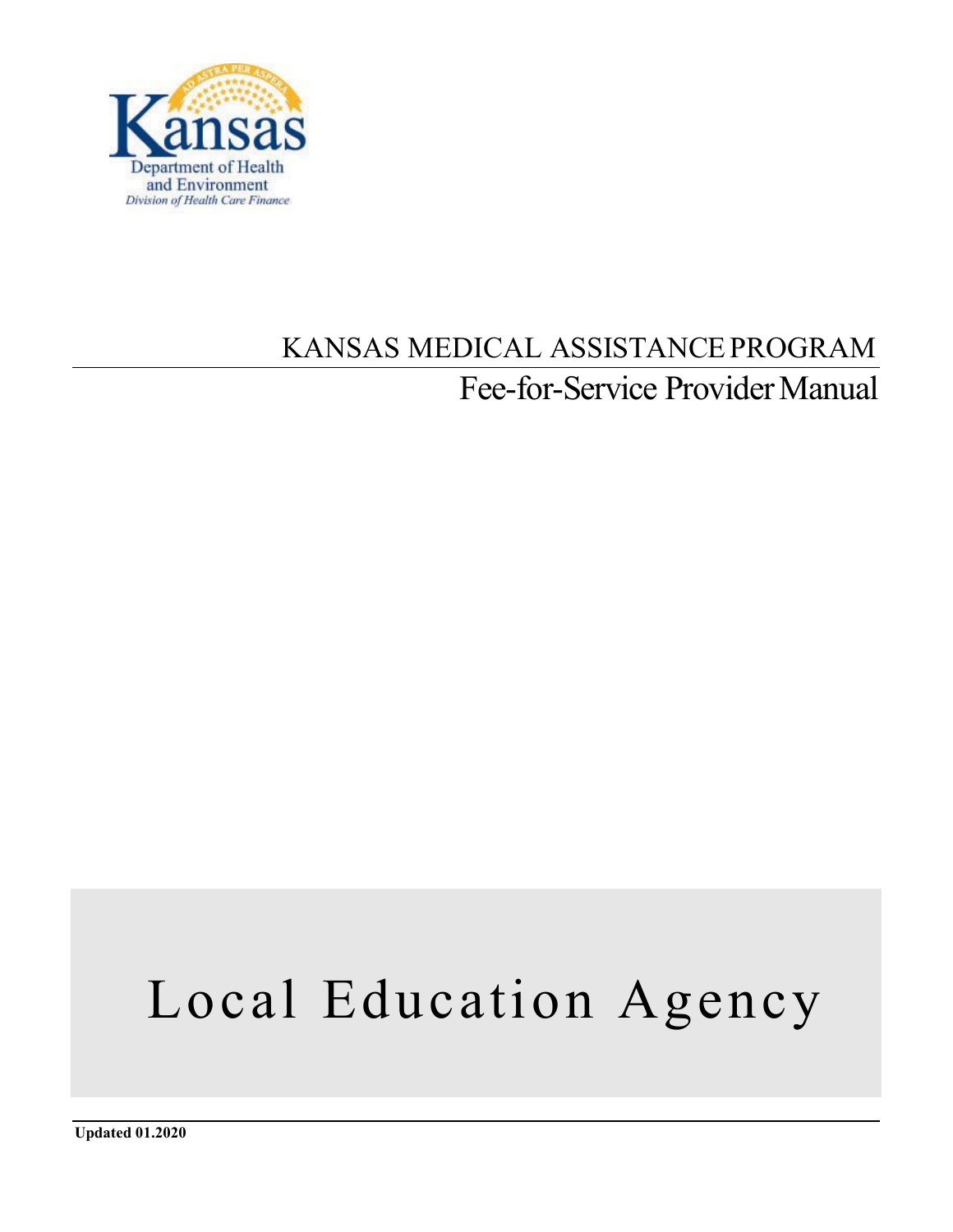#### **PART II LOCAL EDUCATION AGENCY FEE-FOR-SERVICE PROVIDER MANUAL**

#### **Introduction**

| <b>Section</b><br>7000<br>7010 | <b>BILLING INSTRUCTIONS</b>     | Page<br>$7 - 1$<br>$7-2$ |
|--------------------------------|---------------------------------|--------------------------|
|                                | <b>BENEFITS AND LIMITATIONS</b> |                          |
| 8100                           |                                 | 8-1                      |
| 8300                           |                                 | $8-2$                    |
| 8400                           |                                 | $8-3$                    |
|                                | <b>APPENDIX</b>                 |                          |
|                                | Codes                           | $A-1$                    |
|                                |                                 |                          |

**FORMS** All forms pertaining to this provider manual can be found on the *public* website and on the [secure](https://www.kmap-state-ks.us/provider/security/logon.asp) website under Pricing and Limitations.

**DISCLAIMER:** This manual and all related materials are for the traditional Medicaid fee-for-service program only. For provider resources available through the KanCare managed care organizations, reference the  $KanCare$  website. Contact the specific health plan for managed care assistance.

*CPT codes, descriptors, and other data only are copyright 2020 American Medical Association (or such other date of publication of CPT). All rights reserved. Applicable FARS/DFARS apply. Information is available on the [American Medical Association](http://www.ama-assn.org/) website*.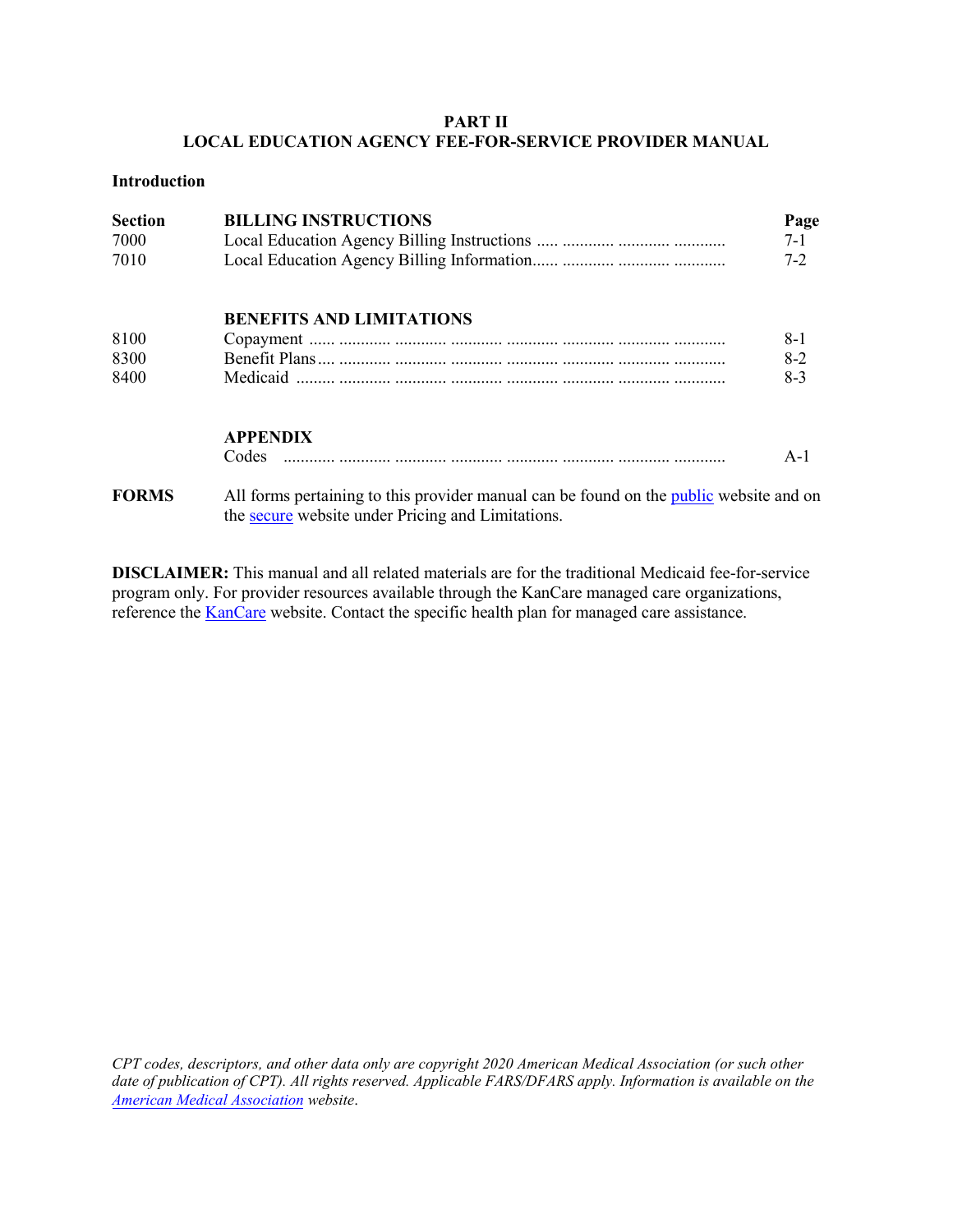#### **PART II**

#### **LOCAL EDUCATION AGENCY FEE-FOR-SERVICE PROVIDER MANUAL Updated 12/17**

This is the provider specific section of the manual. This section (Part II) was designed to provide information and instructions specific to local education agency (LEA) providers. It is divided into three subsections: Billing Instructions, Benefits and Limitations, and Appendix.

The **Billing Instructions** subsection explains the method of billing applicable to LEA services.

The **Benefits and Limitations** subsection defines specific aspects of the scope of LEA services allowed within the Kansas Medical Assistance Program (KMAP).

The **Appendix** subsection contains information concerning codes. The appendix was developed to make finding and using codes easier for the biller.

#### **Access to Records**

Kansas Regulation K.A.R. 30-5-59 requires providers to maintain and furnish records to KMAP upon request. The provider agrees to furnish records and original radiographs and other diagnostic images which may be requested during routine reviews of services rendered and payments claimed for KMAP consumers. If the required records are retained on machine readable media, a hard copy of the records must be made available.

The provider agrees to provide the same forms of access to records to the Medicaid Fraud and Abuse Division of the Kansas Attorney General's Office upon request from such office as required by K.S.A. 21-3853 and amendments thereto.

#### **Confidentiality & HIPAA Compliance**

Providers shall follow all applicable state and federal laws and regulations related to confidentiality as part of the Health Insurance Portability and Accountability Act (HIPAA) in accordance with section 45 of the code of regulations parts 160 and 164.

The Kansas Medicaid Fraud Control Act (K.S.A. 2004 Supp. 21-3844 to 21-3855) requires that providers keep records for five years from the date of payment or, if the claim does not pay, the date when the provider submitted the claim.

LEAs must verify that none of the practitioners providing services have been terminated, suspended, or barred from the Medicaid or Medicare program.

The following websites can be used for screening terminated, suspended, and barred providers.

- [System for Award Management](https://www.sam.gov/portal/SAM/) (SAM) Click the Search Records button.
- [Office of Inspector General](https://exclusions.oig.hhs.gov/) (OIG) U.S. Department of Health & Human Services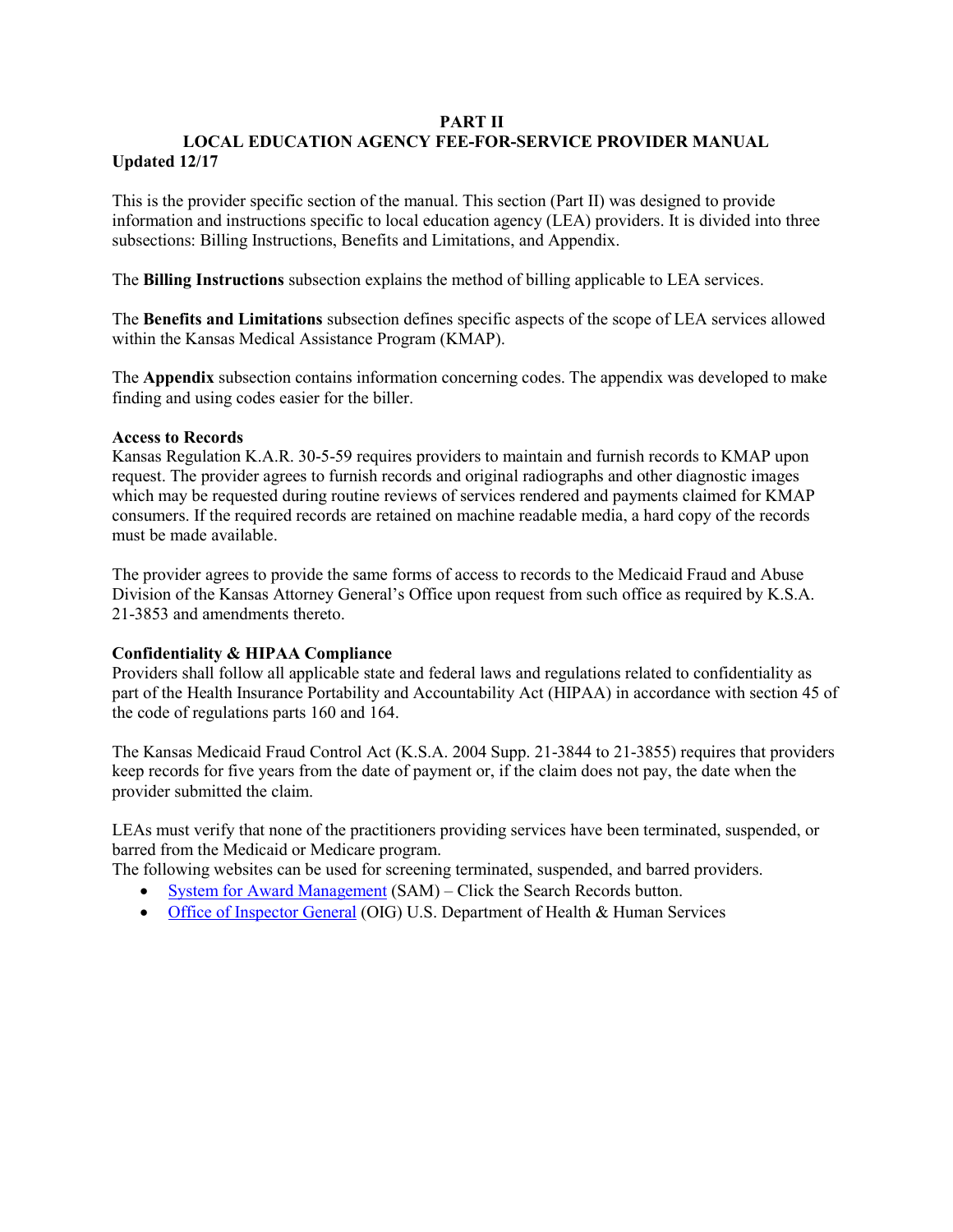#### **7000. LOCAL EDUCATION AGENCY BILLING INSTRUCTIONS Updated 11/17**

LEA providers must submit claims electronically. Refer to your *Paperless Claim Manual* for instructions.

Call the Electronic Data Interchange (EDI) department at 1-800-933-6593, option 1, then option 4, for the method that best fits your needs. Full training and support are provided.

Claims must be based on documentation of services provided. Billing based on the intent to provide care (such as Individualized Education Program [IEP] planned services, automated recurring billing, or group listings) is not allowed.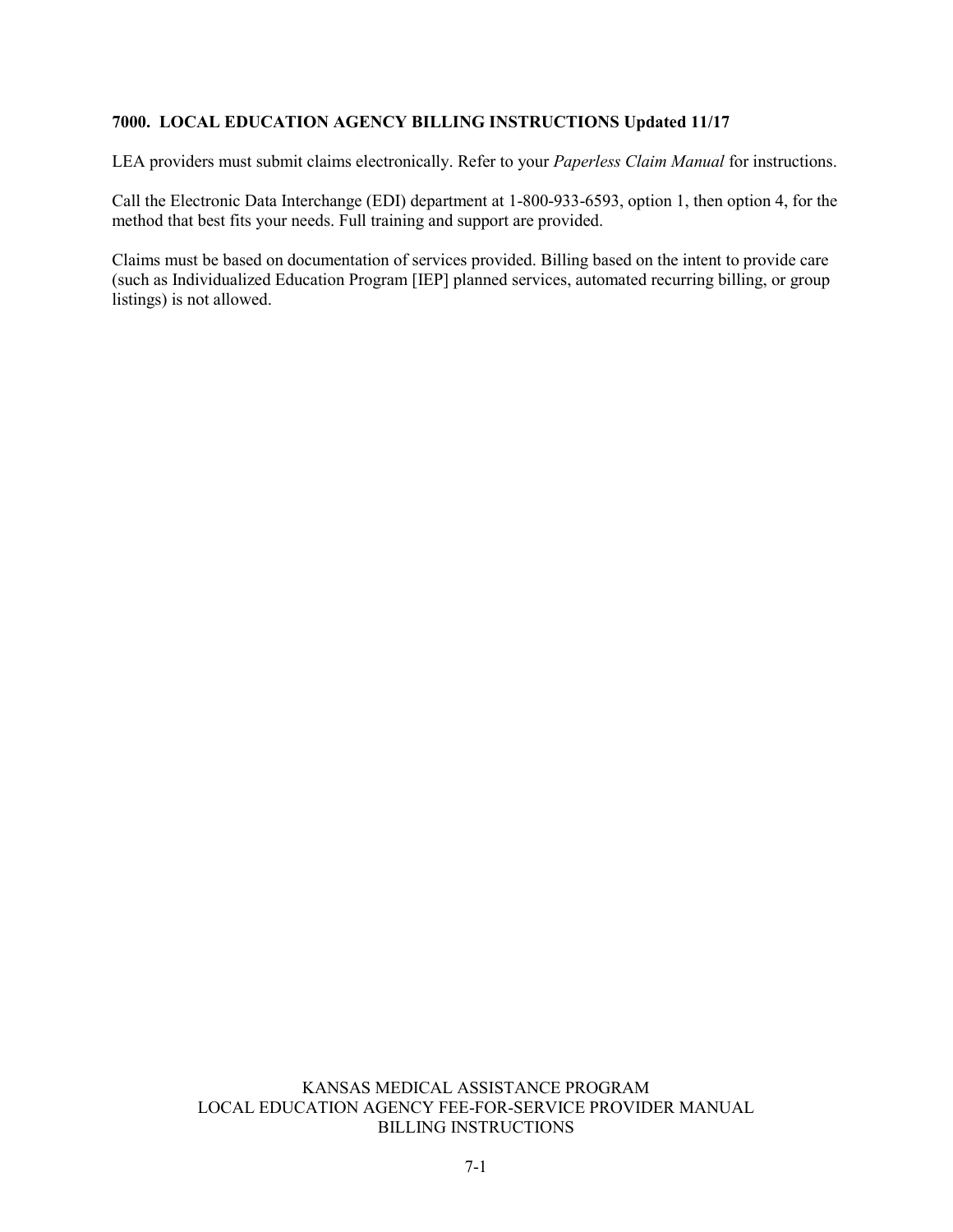#### **7010. LOCAL EDUCATION AGENCY BILLING INFORMATION Updated 07/10**

#### **Place of Service Codes**

The only allowable place of service values: 03-school or 12-home.

#### **Nursing Attendant Codes**

The only allowable place of service values: 03-school or 12-home.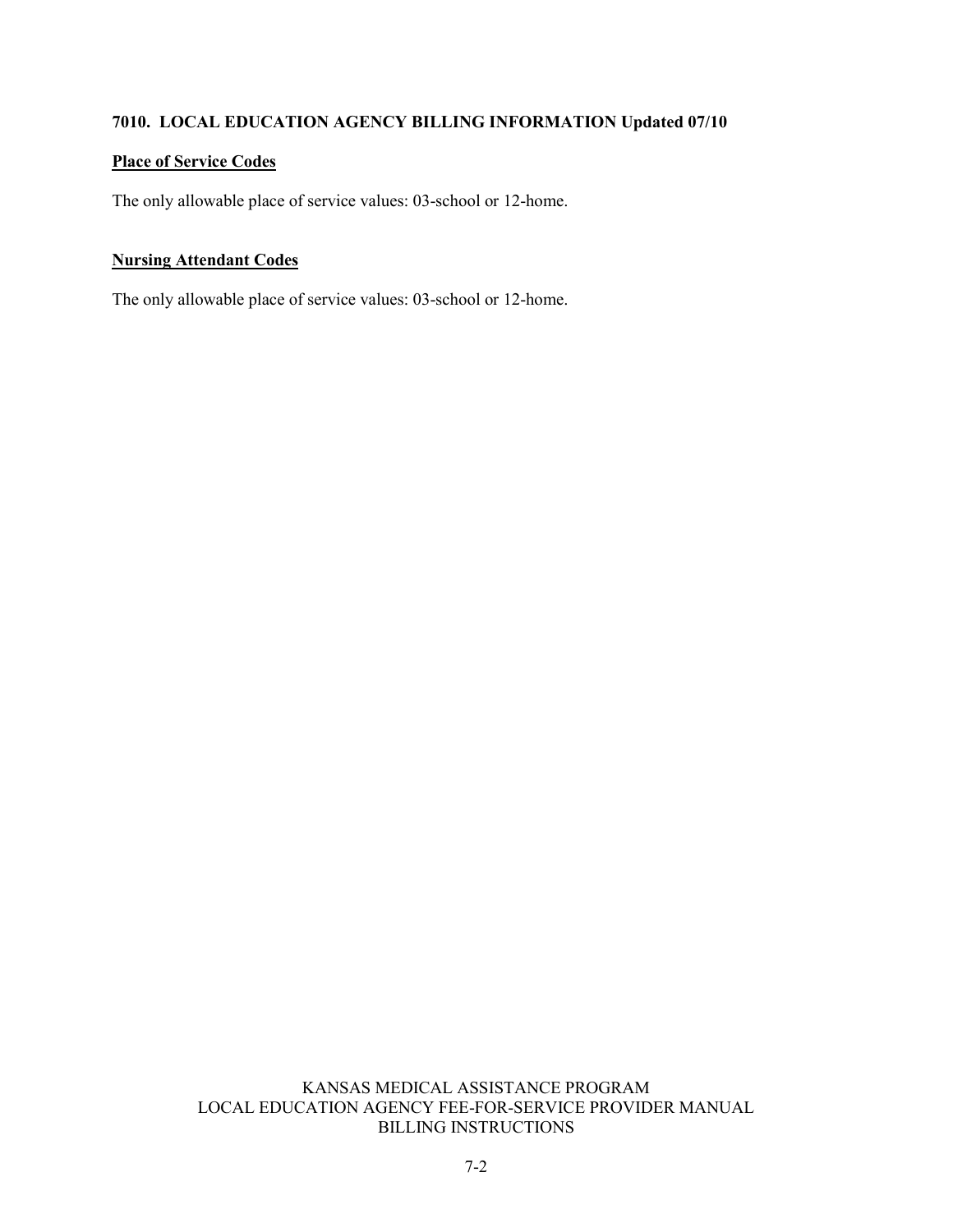#### **BENEFITS AND LIMITATIONS**

#### **8100. COPAYMENT Updated 08/08**

LEA services are exempt from copayment requirements.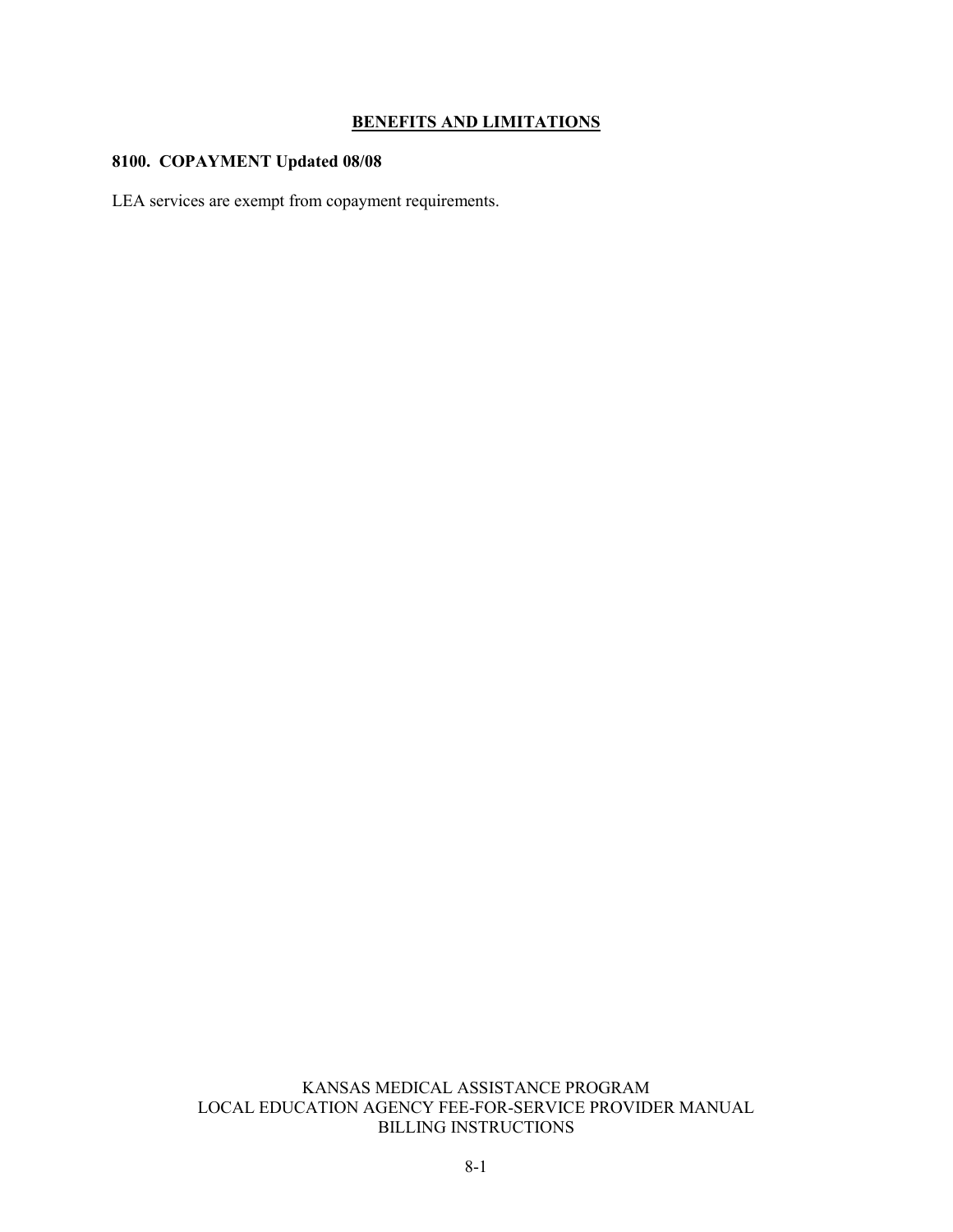#### **BENEFITS AND LIMITATIONS**

#### **8300. BENEFIT PLAN Updated 10/13**

KMAP beneficiaries will be assigned to one or more benefit plans. These benefit plans entitle the beneficiary to certain services. If there are questions about service coverage for a given benefit plan, refer to Section 2000 of the *General Benefits Fee-for-Service Provider Manual* for information on the plastic State of Kansas Medical Card and eligibility verification.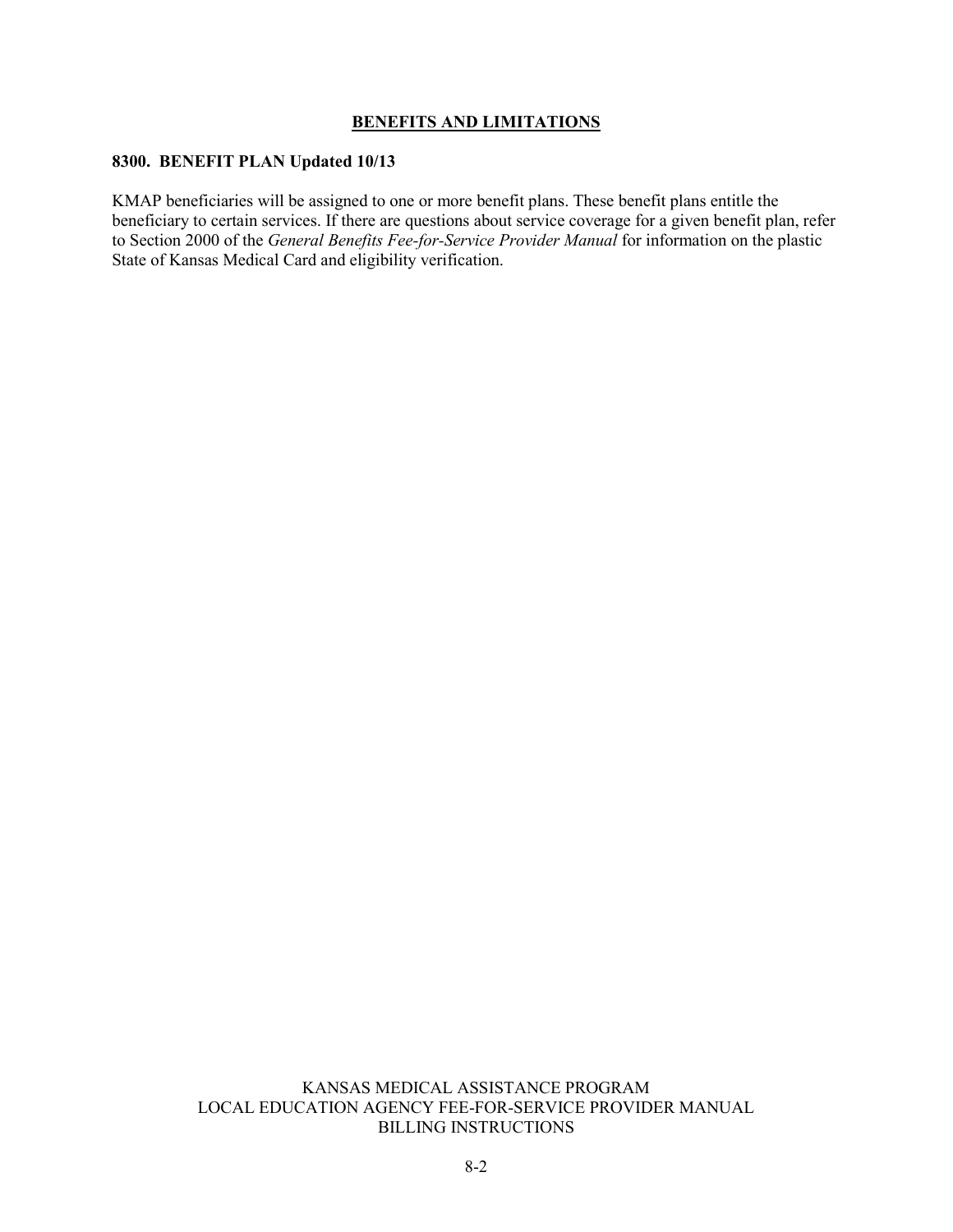#### **BENEFITS AND LIMITATIONS**

#### **8400. MEDICAID Updated 11/18**

Medicaid reimburses LEAs for medically necessary services for the child to receive a free and appropriate public education, as documented on the child's IEP. Payment is made to LEAs approved by the Kansas Department of Health and Environment, Division of Health Care Finance (KDHE-DHCF) for services provided through KMAP as listed in Appendix I.

Only covered medically necessary services identified on the child's IEP will be eligible for reimbursement. A yearly KAN Be Healthy - Early and Periodic Screening, Diagnostic, and Treatment (KBH-EPSDT) screening service performed by an LEA provider does not require an IEP. LEAs are required to provide documentation of findings identified during an annual KBH-EPSDT screen to the beneficiary's primary medical provider. KBH-EPSDT screening *CPT®* codes performed more frequently than once per calendar year must be included in an IEP and meet medical necessity. Refer to the *KAN Be Healthy - Early and Periodic Screening, Diagnostic, and Treatment Provider Manual* for further information regarding EPSDT screening requirements.

Ongoing services can be addressed on the Individualized Healthcare Plan (IHP), behavior intervention plan (BIP), and/or assisted technology plan. These plans must be identified in the IEP as well as attached to it.

Providers of Medicaid-reimbursable services in an LEA must have appropriate credentials as described in the Medicaid State Plan and as required by the Kansas State Department of Education (KSDE). Professionals are expected to supervise the work of same-type paraprofessionals and confine the scope of practice to the usual and customary for their profession/paraprofession.

Services delivered by an LEA do not require a referral from the child's Medicaid managed care provider. A physician's order/authorization for the services being billed must be obtained prior to submitting claims to Medicaid. The only exception includes the provision of evaluations which may be completed without a physician order/authorization. A Release of Information must be on file before a Physician Authorization can be requested. All medical services must be authorized by a physician, doctor of osteopathic medicine, naturopath, physician's assistant, or nurse practitioner. This includes recommendations for specific programs, providers, methods, settings, frequency, and intensity of services. The Physician Authorization form must specify which services the physician is certifying for each student. Backdating is **not** allowed. In accordance with Code of Federal Regulation 42 CFR 455.440, the state Medicaid agency must require all claims for payment for items and services that were ordered or referred to contain the National Provider Identifier (NPI) of the physician or other professional who ordered or referred such items of service. The NPI of the ordering, referring, attending, prescribing, or sponsoring (ORAPS) provider must be present on claims when submitted or they will be denied. The provider must be enrolled with KMAP and have a valid NPI for claims to be considered for payment.

Services must be **medically necessary** and may be habilitative or rehabilitative for maximum reduction of disability and restoration to the best possible functional level. Services which are educationally necessary but not medically necessary will not be covered. Services must be approved and provided by an Early Childhood Intervention (ECI), Head Start, or LEA program.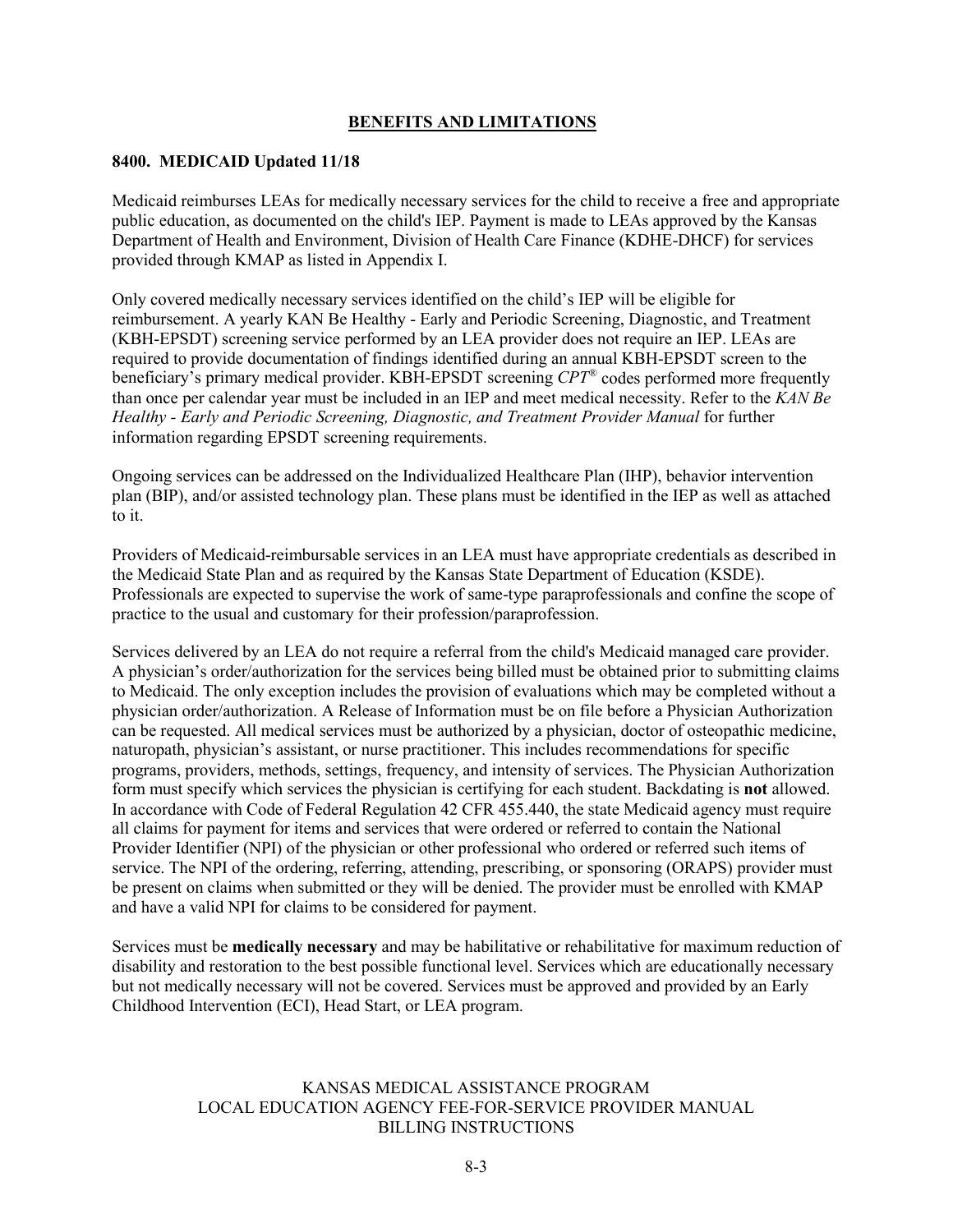#### **8400. MEDICAID Updated 10/18**

An evaluation for physical therapy (PT), occupational therapy (OT), or speech-language pathology (SLP) is not Medicaid-reimbursable unless an IEP is developed which includes a recommendation for ongoing services in that same therapy type. If the assessment does not reveal "medical necessity" for the services, the assessment cannot be billed. IDEA-driven evaluations are Medicaid-reimbursable only for students determined to have a disability.

In the case that an evaluation for a child is conducted across a time period involving more than one day (for example, 15 minutes carried out on Day 1, 15 minutes on Day 2, etc.), the practitioner should not submit a bill until the date of completion for that evaluation. Each of the service codes may be billed once per evaluation per child on the date of completion of that evaluation. Multiple bills must not be submitted for the same evaluation for the same child, even if it is conducted over the course of more than one day.

Therapy should be provided only for individuals with a Physician Treatment Plan, an IEP, or an IFSP. A physician's order/authorization is required for physical, speech, occupational, and other therapies. Therapy codes must be billed as one unit equals one visit unless the description of the code specifies the unit. If a student is receiving therapies outside of the school setting, documentation within the IEP must include the details of therapy and clearly reflect there is not duplication of service. Coordination of care must be maintained.

- OT services must be provided by a registered occupational therapist or by a certified occupational therapy assistant working under the supervision of a registered occupational therapist.
- PT services must be provided by a registered physical therapist or by a certified physical therapy assistant working under the supervision of a registered physical therapist.
- SLP services must be provided by a registered speech-language pathologist or audiologist.

Supervision must be clearly documented. This may include, but is not limited to, the registered occupational therapist or physical therapist initializing each treatment note written by the certified occupational therapy assistant or physical therapy assistant, or the registered occupational therapist or physical therapist writing "Treatment was supervised" followed by his or her signature. At least once every sixth visit by the occupational therapy assistant or physical therapy assistant or at least once every 30 calendar days (whichever comes first), the registered occupational therapist or physical therapist must visit the patient. The supervising therapist must review and countersign the assistant's documentation within five days of the information being recorded.

For a make-up therapy session to be Medicaid-reimbursable, it must be consistent with the order/authorization and must:

- Be a service documented in the IEP
- Occur within the week of any missed visit
- Be documented *Note:* Session notes must be kept for each session including make-up sessions.
- Be provided by a qualified Medicaid provider
- Fit with the desired treatment outcome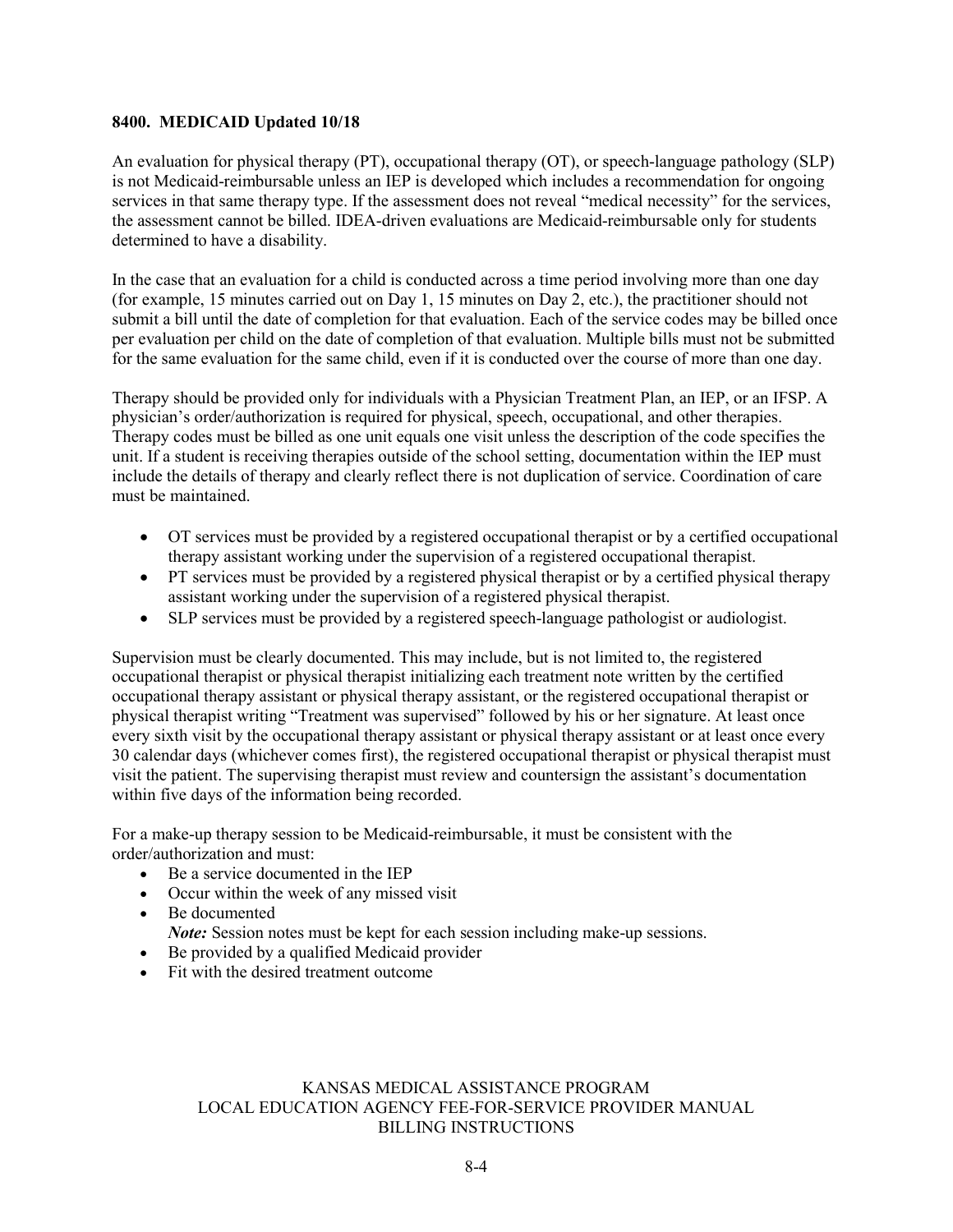#### **8400. MEDICAID Updated 06/16**

Cotreatment consists of more than one professional providing treatment at the same time. Therapists or therapist assistants working together as a "team" to treat one or more individuals **cannot** bill separately for the same or different services provided at the same time to the same individual. For cotreatments, only one *CPT* code may be billed per session (untimed *CPT* codes) or per unit (timed *CPT* codes).

Either one therapist can bill for the entire service or the therapists can divide the service units (if applicable) where an occupational and physical therapist (timed *CPT* code) both provide services to one individual at the same time. Only one discipline per session may be billed where a SLP (untimed *CPT* code) and an occupational or physical therapist (timed *CPT* code) both provide services to one individual at the same time.

To calculate billing units, count the total number of billable minutes for the calendar day for the student and divide by 15 to convert to billable units of service. If the total billable minutes are not divisible by 15, the minutes are converted to one unit of service if they are greater than seven. They are converted to 0 units of service if they are seven minutes or less.

#### **Billing Therapy Services**

| $=$ | $0$ units |
|-----|-----------|
| $=$ | 1 unit    |
| $=$ | 2 units   |
| $=$ | 3 units   |
| $=$ | 4 units   |
| $=$ | 5 units   |
|     |           |

The time (minutes) for all nursing services delivered to a student during a calendar day must be added together before they are converted to units of service.

Nursing attendant care services may be billed by LEAs for students with those services in their IEPs. Specific services allowed include S9123 (by RN, per hour) and S9124 (by LPN, per hour).

The LEA may use its own employees or contracted staff from another agency to provide these services.

#### **Billing Nursing Attendant Care**

| 0-5 minutes         | 0 billable units   |
|---------------------|--------------------|
| 6-11 minutes        | 0.1 billable units |
| 12-17 minutes       | 0.2 billable units |
| 18-23 minutes       | 0.3 billable units |
| 24-29 minutes       | 0.4 billable units |
| $30-35$ minutes $-$ | 0.5 billable units |
| $36-41$ minutes $-$ | 0.6 billable units |
| 42-47 minutes       | 0.7 billable units |
| $48-53$ minutes $-$ | 0.8 billable units |
| $54-59$ minutes $-$ | 0.9 billable units |
| $60-65$ minutes $-$ | 1 billable unit    |
|                     |                    |

A physician-selected ICD diagnosis code must identify the condition for which the beneficiary is receiving services. For dates of service prior to October 1, 2015, an appropriate diagnosis code would be 78340. For dates of service on and after October 1, 2015, an appropriate diagnosis code would be R6250.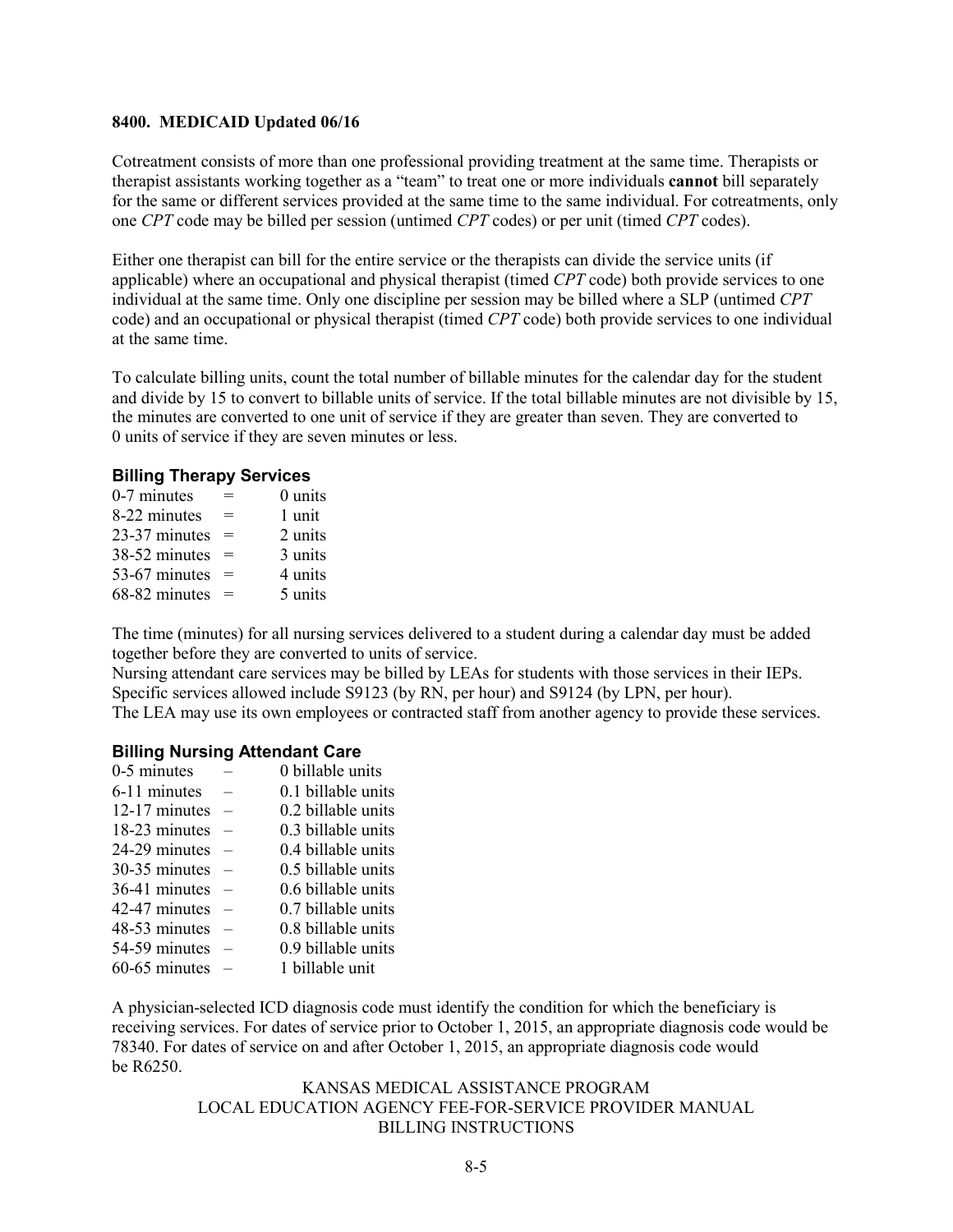#### **8400. MEDICAID Updated 07/18**

Social work services must be provided by or under the direction of a licensed social worker in accordance with 42 CFR 440.60 (a). The school social worker must hold a current and valid license issued by the Behavioral Sciences Regulatory Board, at the licensed master social worker (LMSW), licensed specialist clinical social worker (LSCSW), or temporary licensed master's social worker (TLMSW or LMSWT) level. (Minimum supervisory requirements apply.)

Psychological services must be provided by or under the direction of a licensed psychologist in accordance with 42 CFR 440.60 (a). The psychologist must be licensed by the Behavioral Sciences Regulatory Board and/or licensed and endorsed by KSDE as a "school psychologist". (Minimum supervisory requirements apply.)

Social work and psychology services limitations include the following:

- Individual counseling reimbursement is limited to a combined total of two hours (four units) per calendar week.
- Group counseling reimbursement is limited to a combined total of one hour (two units) per calendar week.
- Psychological testing reimbursement is limited to a total of three hours per school year.
- Reimbursement is one hour equals one unit. For those individuals that cannot participate in a full hour of testing, the testing can be broken out into 15-minute increments as follows:

| $\cap$  | 0-5 minutes         | 0 units   |
|---------|---------------------|-----------|
| $\circ$ | 6-15 minutes        | .25 units |
| $\cap$  | $16-30$ minutes $=$ | .5 units  |
| $\cap$  | $31-45$ minutes $=$ | .75 units |
|         | $\sqrt{1-\epsilon}$ |           |

- $\circ$  46-60 minutes = 1 unit
- Development testing reimbursement is limited to one session per school year.

Documentation of all services performed is required and must include:

- Date, time, and detailed description of each intervention/service delivered and by whom (name, designation of profession or paraprofession)
- Duration of the service

*Note:* This must include start time and duration and/or stop time.

- Assessment and response to intervention/service using objective measures allowing the reader to determine progress toward goal(s)
- Progress toward achieving individualized long- and short-term goals

Documentation of services found to be conflicting with other documentation or schedules will result in full recoupment of involved services. Examples include but are not limited to:

- Performer is documenting the delivery of a direct service at the same or overlapping time for two beneficiaries.
- Performer is documenting the delivery of a service at the same or overlapping time as the performer is entering documentation into an LEA record.
- Performer is documenting the delivery of service prior to or during the reported treatment time.
- Beneficiary is documented as receiving two separate services at the same time or at overlapping times. *Exception:* Appropriately billed cotreatment.
- Performer is documenting the delivery of a service when the student is reportedly absent.
- Performer is documenting the delivery of a service when school is not in session.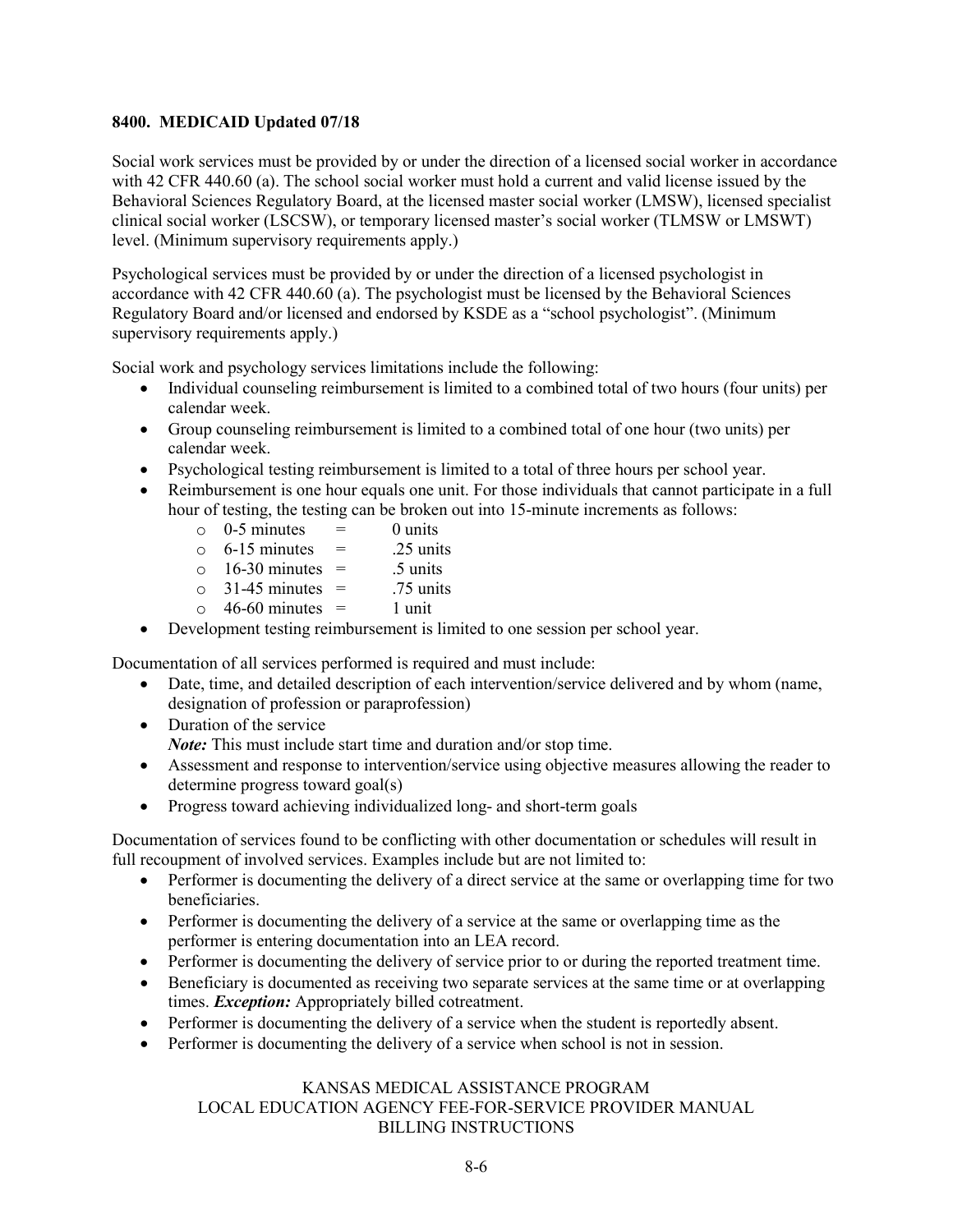#### **8400. MEDICAID Updated 12/18**

Not all services provided by LEAs are billable. Examples include but are not limited to:

- Preparation for and attendance of IEP meetings
- Telephone calls/conferences/contacts
- Travel time
- Time spent in observation unless the description of the code specifies the allowance
- Missed services (i.e. student refusal, absent participation)
- Delegated services performed by an unlicensed or uncertified individual
- Nursing services for which a specialized skill is not required to perform
- Nursing services for which the documentation does not support delivery of specialized skills
- Time spent by clinicians in supervision or consultation
- Time spent for documentation/report writing unless the description of the code specifies the allowance
- Services involving an individual who has been excluded from participation in federally funded programs

Services provided by LEA providers are by law at no cost to the family. Because the services are at no charge to the family, most insurance companies consider these services as not covered by their policies. Therefore, KMAP does not require LEA providers to seek payment from private insurance companies to be eligible to receive Medicaid reimbursement. Similarly, KMAP will not seek reimbursement from the insurance companies.

However, KMAP does require all Medicaid providers to report insurance resources of which they become aware. This reporting assists KMAP in billing for other services that the other insurance company covers, such as hospitalization.

This policy does not prevent LEA providers from billing and collecting from insurance companies which do cover these services. If a provider anticipates that an insurance company will cover the services and the parents give the provider permission to bill the insurance, this private resource should be accessed prior to accessing taxpayer-funded Medicaid.

#### **Telemedicine**

Effective with dates of service on and after January 1, 2019, provisions in the Kansas Telemedicine Act will allow speech-language pathologists and audiologists licensed by the Kansas Department for Aging and Disability Services (KDADS) to provide services via telemedicine. Services must be provided via real-time, interactive (synchronous) audio-video telecommunication equipment that is compliant with HIPAA.

The speech-language pathologist and audiologist may furnish appropriate and medically necessary services within their scope of practice via telemedicine. As documented in related telemedicine policies, telemedicine claims at the distant site must contain place of service 02 (Telehealth distant site). Providers at the originating site may submit claims using code Q3014 (Telehealth originating site facility fee).

- Distant site means a site at which the healthcare provider is located while providing healthcare services by means of telemedicine.
- Originating site means a site at which a patient is located at the time healthcare services are provided by means of telemedicine. The facilitator at the originating site must have the appropriate skill set to safely assist the speech-language pathologist or audiologist to provide safe, effective, and medically necessary services via telemedicine.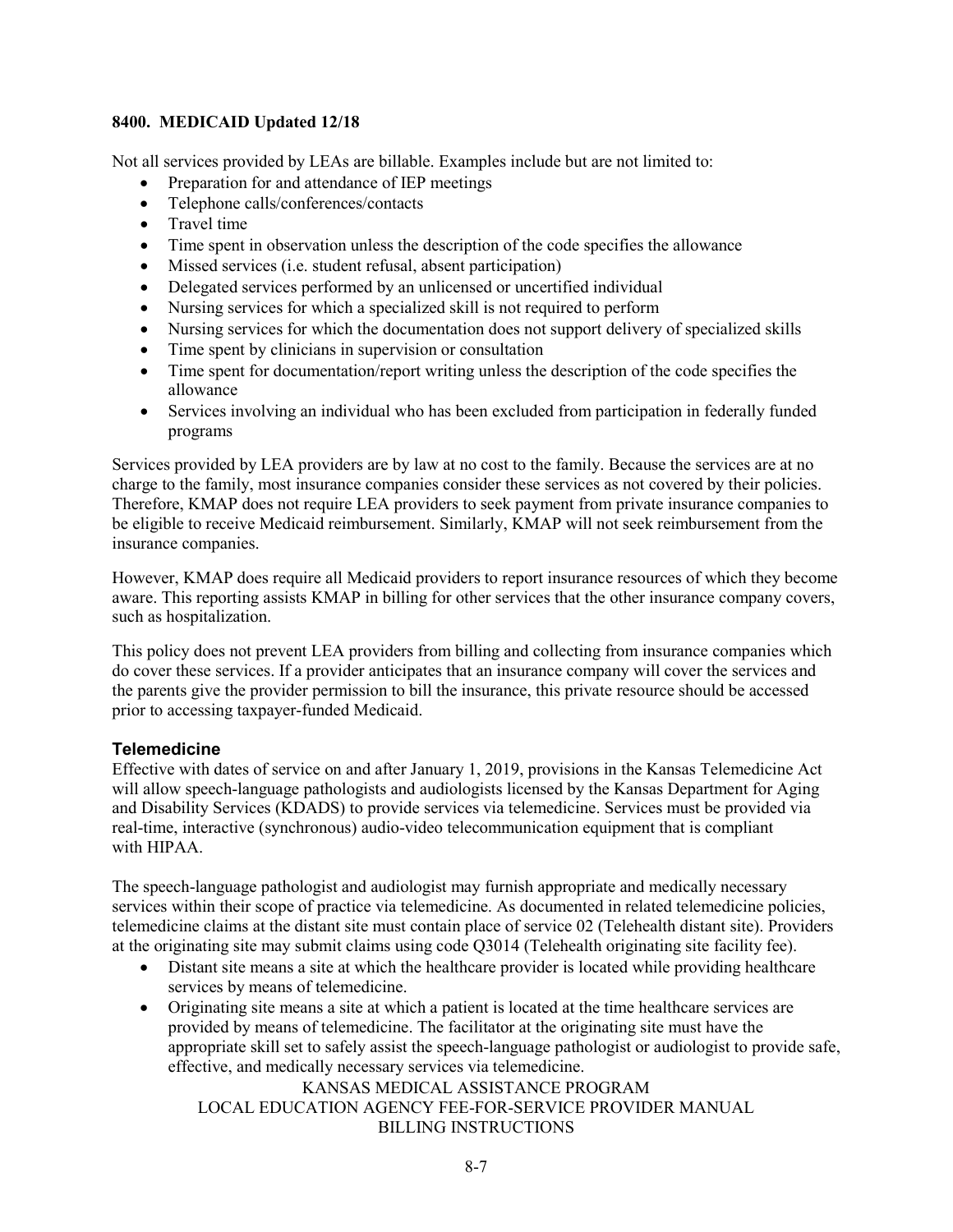#### **8400. MEDICAID Updated 01/20**

The following codes are deemed appropriate to be furnished via telemedicine by the American Speech-Language and Hearing Association. Codes not appearing on the tables below are not covered via telemedicine.

*Note:* The GT modifier is no longer required when billing telemedicine services.

### **Speech-Language Pathology Codes** G0515 92507 92508 92521 92522 92523 92524 96110 96112 96113 97533 97129 97130 **Audiology Codes** 92551 92552 92553 92555 92556 92557 92567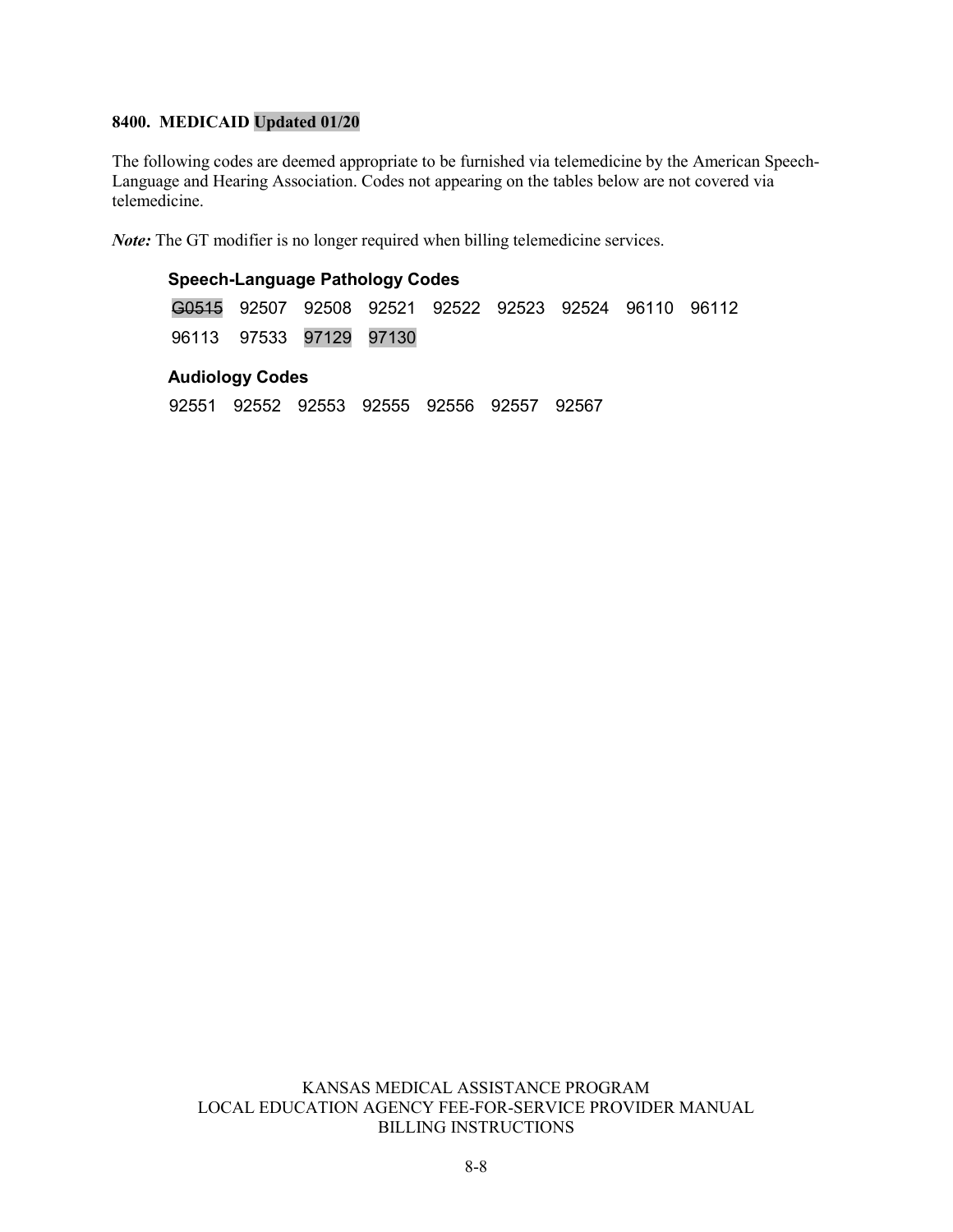#### **APPENDIX CODES**

#### **Updated 01/20**

The following codes represent a list of covered LEA services billable to KMAP.

Please use the following resources to determine coverage and pricing information. For accuracy, use your provider type and specialty as well as the beneficiary ID number or benefit plan.

- Information from the [public](https://www.kmap-state-ks.us/Provider/PRICING/RefCode.asp) website
- Information from the [secure](https://www.kmap-state-ks.us/provider/security/logon.asp) website under Pricing and Limitations

Charts have been developed to assist providers in understanding how KMAP will handle specific modifiers. The [Coding Modifiers Table](https://www.kmap-state-ks.us/Provider/PRICING/CodingModifiers.asp) and [Ambulance Coding Modifiers Table](https://www.kmap-state-ks.us/Provider/PRICING/AmbulanceCodingModifiers.asp) are available on both the [public](https://www.kmap-state-ks.us/Provider/PRICING/RefCode.asp) and [secure](http://extranet.ksxix.hcg.eds.com/state/security/logon.asp) websites. They can be accessed from the Reference Codes link under the Interactive Tools heading on the [Provider](https://www.kmap-state-ks.us/Public/provider.asp) page and Pricing and Limitations on the secure portion. Information is also available on the [American Medical Association](http://www.ama-assn.org/) website.

#### **AUDIOLOGY**

| 02551<br>1 U U U      | $\Omega$ $\Omega$<br>◡<br>ے بے ب | 0.255<br>ر ر ب | 0.255<br>ر ريد | $\bigcap_{n\in\mathbb{N}}$<br>0 ل 2 م |
|-----------------------|----------------------------------|----------------|----------------|---------------------------------------|
| 02557<br>ں <i>ں س</i> | $\sim$<br>925<br>250.            |                |                |                                       |

#### **KBH-EPSDT CODES**

| 99173 | 99202 | 99203 | 99204 | 99205 |  |  |
|-------|-------|-------|-------|-------|--|--|
| 99213 | 99214 | 99215 | 92551 | 99383 |  |  |
| 99384 | 99385 | 99393 | 99394 | 99395 |  |  |

| <b>NURSING</b>                |       |                        |                        |       |  |
|-------------------------------|-------|------------------------|------------------------|-------|--|
| $S912^{\circ}$<br>خاصا<br>14J | S9124 | 1001<br>T <sub>1</sub> | 1002<br>T <sub>1</sub> | T1003 |  |

#### **OCCUPATIONAL/PHYSICAL/SPEECH THERAPY**

**\*These codes require a physician's order. The ordering, referring, attending, prescribing, or sponsoring provider's NPI must be present on the claim form when billing these services for payment.**

| 92507* | 92508* | 92521  | 92522  | 92523  |
|--------|--------|--------|--------|--------|
| 92524  | 96112  | 96113  | 97110* | 97112* |
| 97113* | 97116* | 97150* | 97161  | 97162  |
| 97163  | 97164  | 97165  | 97166  | 97167  |
| 97168  | 97530* | 97533* | 97535* | 97537* |
| G0515* | 97129* | 97130* |        |        |

#### **PSYCHOLOGY THERAPY**

| 96110            | $-96127$ | 1.20<br>$0\epsilon$<br>' 1 J V | 96131<br><u>v 191</u> | 99402<br>ℸ∪∠ |
|------------------|----------|--------------------------------|-----------------------|--------------|
| $-9941$<br>T 1 1 |          |                                |                       |              |

| <b>WORK</b><br><b>THERAPY</b><br><b>SOCIAL</b> |                                |       |           |  |  |
|------------------------------------------------|--------------------------------|-------|-----------|--|--|
| 96110                                          | $1 \wedge \neg$<br>ዐհ<br>$v_1$ | 99402 | 9941<br>. |  |  |

#### KANSAS MEDICAL ASSISTANCE PROGRAM LOCAL EDUCATION AGENCY FEE-FOR-SERVICE PROVIDER MANUAL APPENDIX